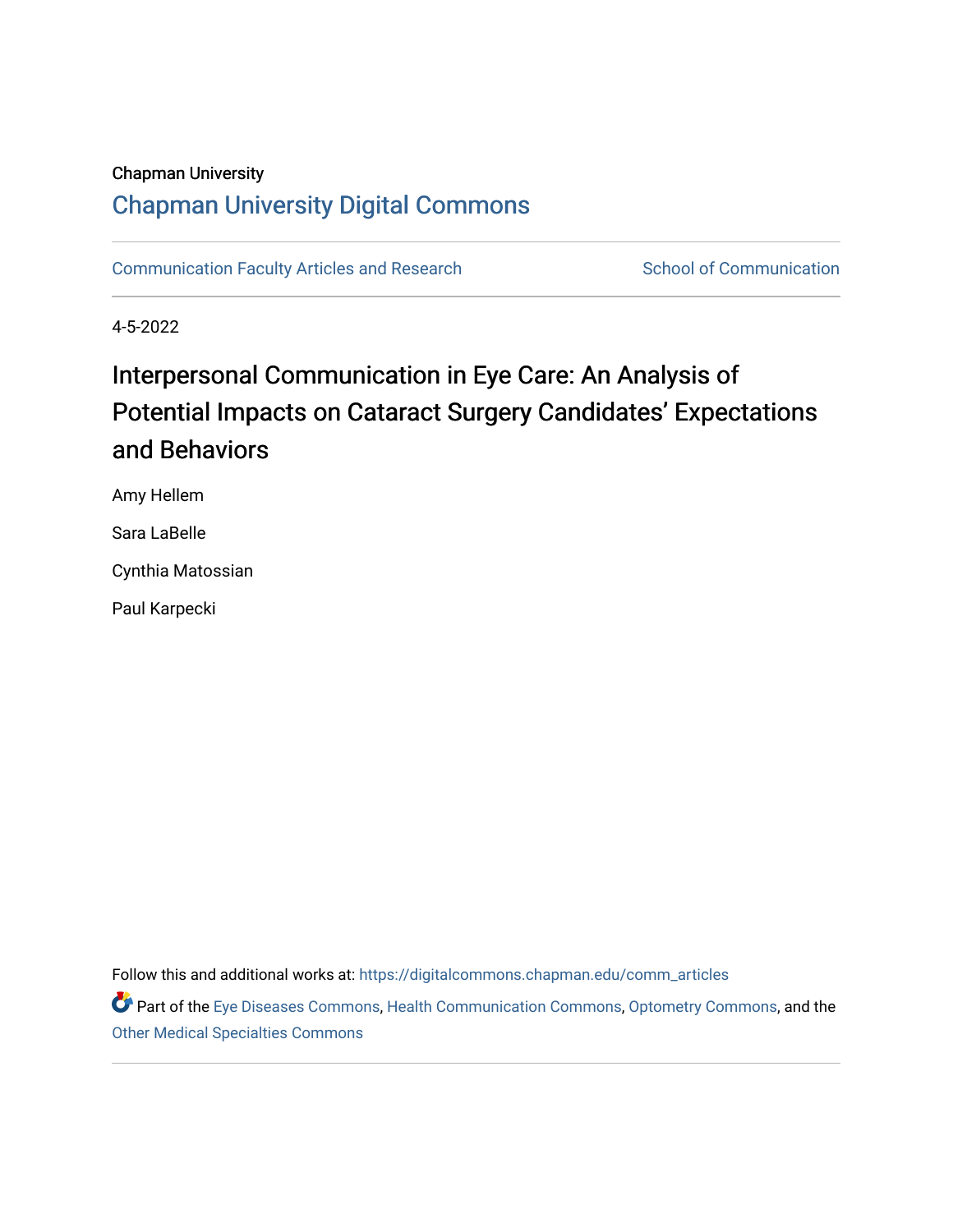## Interpersonal Communication in Eye Care: An Analysis of Potential Impacts on Cataract Surgery Candidates' Expectations and Behaviors

#### **Comments**

This article was originally published in Clinical Ophthalmology, volume 16, in 2022. [https://doi.org/](https://doi.org/10.2147/OPTH.S356895) [10.2147/OPTH.S356895](https://doi.org/10.2147/OPTH.S356895) 

#### Creative Commons License



This work is licensed under a [Creative Commons Attribution-Noncommercial 4.0 License](https://creativecommons.org/licenses/by-nc/4.0/) 

Copyright The authors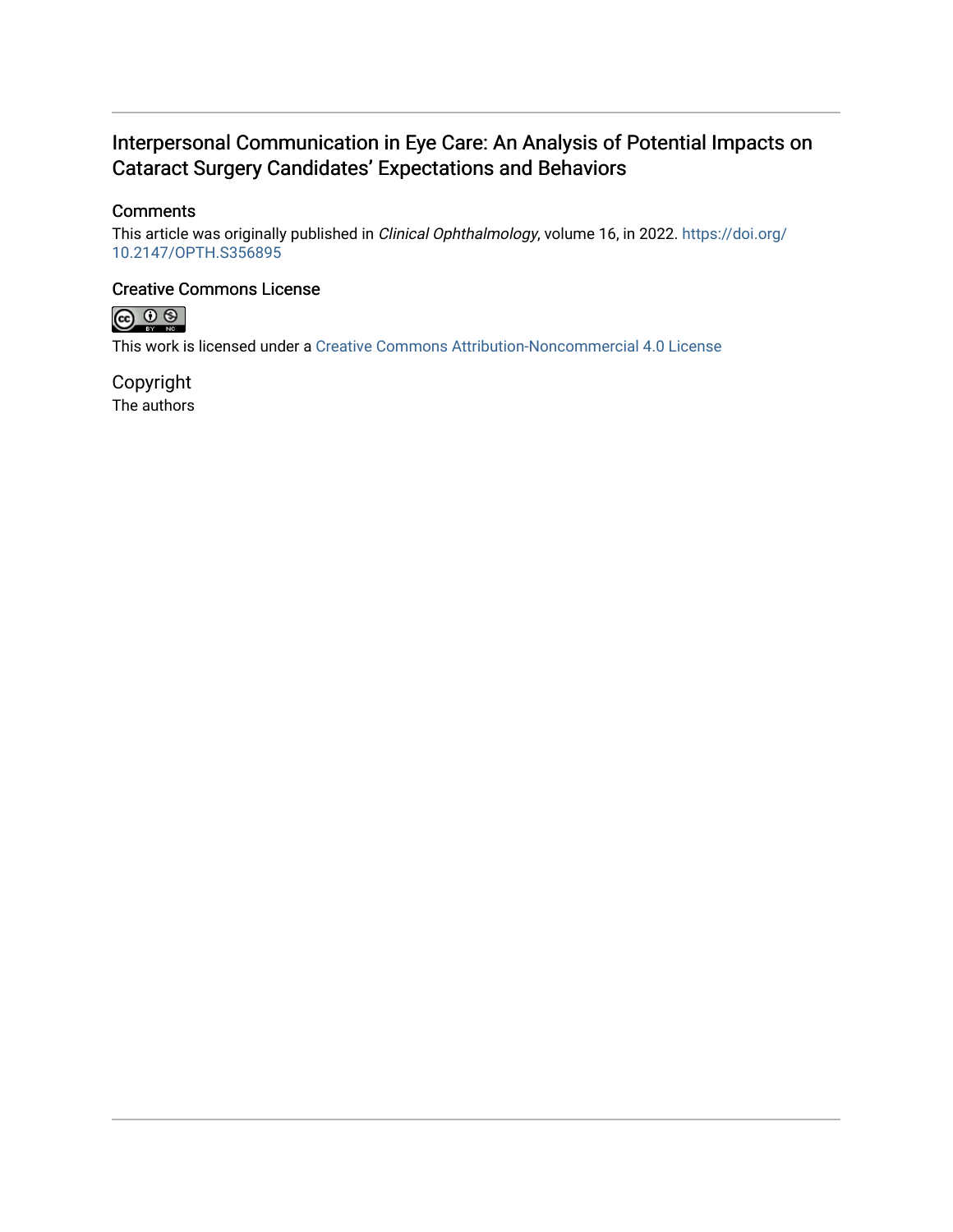# Interpersonal Communication in Eye Care: An Analysis of Potential Impacts on Cataract Surgery Candidates' Expectations and Behaviors

Amy Hellem **1**, Sara LaBelle<sup>1</sup>, Cynthia Matossian <sub>12</sub>, Paul Karpecki <sup>13</sup>

<sup>1</sup>School of Communication, Chapman University, Orange, CA, USA; <sup>2</sup>Matossian Eye Associates, Pennington, NJ, USA; <sup>3</sup>Kentucky Eye Institute, Lexington, KY, USA

Correspondence: Amy Hellem, School of Communication, Chapman University, Orange, CA, USA, Tel +1-610-304-6746, Emai[l ahellem@chapman.edu](mailto:ahellem@chapman.edu)

**Purpose:** To identify cataract surgery candidates' knowledge, beliefs, desires and emotions as they relate to cataract surgery generally as well as to their behavioral intent to adhere to a doctor-recommended pre-surgical ocular surface prep routine designed to improve refractive outcomes and prevent surgical complications.

**Methods:** This national, noninterventional, cross-sectional, mixed methods survey included 278 US adults ages 65 and older with no history of cataract surgery in either eye.

**Results:** Only 20% of participants said they want to have cataract surgery, and even fewer (8%) said they wish they could have cataract surgery right away. Fear was the predominant emotion in one out of every three respondents and was correlated with intention to delay having cataract surgery for as long as possible  $(r = 0.44)$ . Fewer than 2% of participants said their doctors recommended home-health strategies to combat the risks of ocular surface disease preoperatively. However, most say they would use a pre-surgical prep kit if their doctor gave them one (87%), asked them to buy one (83%), or directed them to obtain one online (71%).

**Conclusion:** These findings negate the popular assumption that patients are in a hurry to have their cataract surgery right away and, therefore, may resist physician recommendations to address ocular surface disease pre-operatively.

**Keywords:** cataract surgery, dry eye treatment, ocular surface disease, pre-operative prep, hygiene, compliance

#### **Introduction**

Cataract surgery is one of the most commonly performed procedures in the United States with more than 3.6 million surgeries performed each year.<sup>1</sup> Post-operatively, patients report better mental and emotional well-being, improved social interactions, enhanced facial recognition, and an easier time reading and watching television.2,3 Correspondingly, the vast majority of patients (95%) enjoy best-corrected visual acuity of 20/40 after surgery.<sup>2,4</sup> What's more, a recent analysis of the American Academy of Ophthalmology Intelligent Research in Sight (IRIS) Registry<sup>5</sup> data from 1,824,196 patients who underwent bilateral cataract surgery revealed that more than 20% of patients had 20/20 uncorrected visual acuity (UCVA) post-operatively in the first and/or second eye. $6$ 

With this in mind, it's no surprise that today's cataract surgery patient is thought to have high expectations, potentially anticipating post-operative spectacle-free vision.7 Such patient expectations are often attributed to the paradigm shift made possible by the very technological advances that have made the premium refractive outcomes described above so common. The assumption is that, as visual outcomes improve in more and more patients, expectations go up for the cataract community at large and all patients begin to demand more. The trouble with this hypothesis is that there is no evidence to support it. No investigation to date has linked cataract surgery outcome trends with specific patient behavior, such as demanding more of the surgeon or refusing to adhere to a prescribed treatment regimen, for example. In short, causal relationship claims of this nature are entirely anecdotal. To address this research gap, the following mixed methods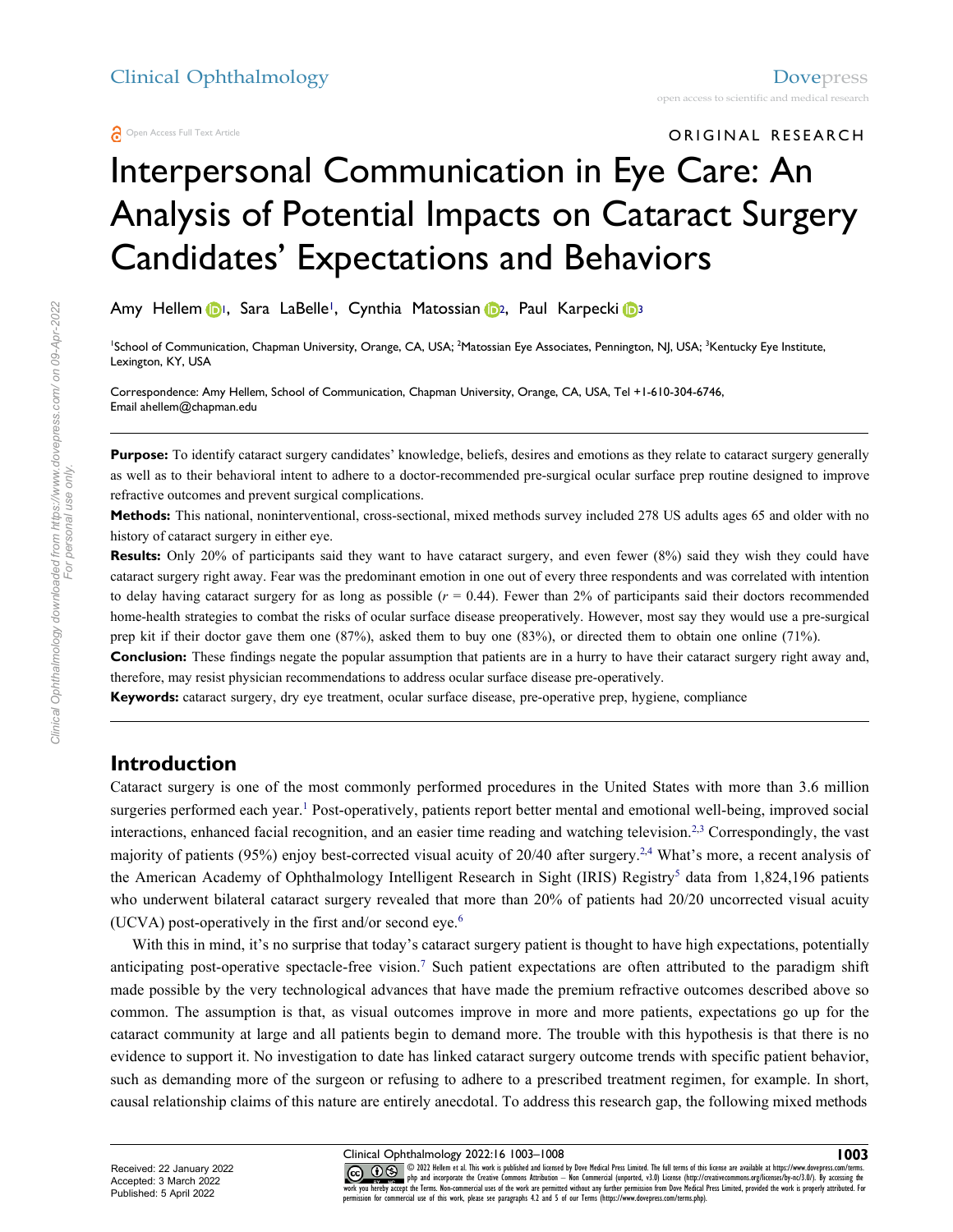investigation aims to identify cataract surgery candidates' knowledge, beliefs, desires and emotions as they relate to cataract surgery generally as well as to their behavioral intent to adhere to a doctor-recommended pre-surgical ocular surface prep routine designed to improve refractive outcomes and prevent surgical complications.

### **Materials and Methods**

This was a national, noninterventional, cross-sectional survey conducted in June 2021. Data were collected through a one-time, online, anonymous Qualtrics-based survey. Adults 65 years of age and older were recruited using purposeful sampling<sup>8</sup> by Prime Panels.<sup>9</sup> Exclusion criteria included a history of cataract surgery in either eye. Participants who qualified and provided informed consent completed the 15–20-minute questionnaire. The study protocol was approved by the Chapman University Institutional Review Board and all study methods and protocols comply with the Declaration of Helsinki.

The survey instrument was divided into two sections. Part 1, reported herein, was designed to quantitatively and qualitatively identify knowledge, beliefs and emotions as they relate to cataract surgery and to measure behavioral intent to adhere to a doctor-recommended pre-surgical ocular surface prep routine (see Table 1 for sample items). Part 2, to be reported elsewhere, was designed to conduct a full theoretical test of the Health Belief Model<sup>10</sup> in the context of cataract surgery.

Desire to have cataract surgery, cataract surgery timing preferences, fear, visual expectations, awareness of risk, and intent to use a pre-surgical prep-kit if instructed to do so were measured on 5-point Likert scales. In addition, participants were asked to respond to an open-ended prompt: "In your own words, how would you describe cataract surgery?" Finally, demographic information was collected. Statistical analysis of quantitative items and scales was carried out using the Statistical Package of Social Science (SPSS) (version 27, IBM Corp). Thematic coding was performed for the qualitative item using NVivo (version 12, QSR International).

#### **Results**

A total of 278 US adults met the inclusion criteria (age 65 and older with no history of cataract surgery in either eye) and were included in the final sample. Participants were predominantly female ( $n = 160$ , 57.8%), White ( $n = 249, 89.6\%$ ) and retired ( $n = 224, 81.2\%$ ). The vast majority (>98%) report having some form of medical insurance, with most participants (79.3%) indicating that they are covered by Medicare (see Table 2 for detailed demographic information).

Descriptive statistics reveal mean desire to have cataract surgery was below the midline at 2.2 on a 5-point scale ranging from 1 = *strongly disagree* to 5 = *strongly agree* (n = 278, SD = 1.32). Similarly, mean urgency (ie, wish to have cataract surgery right away) was only 1.69 on the 5-point scale ( $n = 277$ , SD = 1.07). Conversely, fear of cataract surgery

| I want to have cataract surgery.                                                                                                                                                                                            |
|-----------------------------------------------------------------------------------------------------------------------------------------------------------------------------------------------------------------------------|
| I am afraid to have cataract surgery.                                                                                                                                                                                       |
| I wish I could have cataract surgery right away.                                                                                                                                                                            |
| I will probably delay having cataract surgery for as long as possible.                                                                                                                                                      |
| If the doctor's office gave me a pre-surgical prep kit and instructions on how to use it, I would use it as directed before having cataract surgery.                                                                        |
| If the doctor's office asked me to purchase a pre-surgical prep kit at the front desk and gave me instructions on how to use it, I would use it as<br>directed before having cataract surgery.                              |
| If the doctor's office told me to go to the pharmacy to buy a pre-surgical prep kit, I would obtain one and use it as directed before having cataract<br>surgery.                                                           |
| If the doctor's office gave me a brochure with directions about how to order a pre-surgical prep kit online at the manufacturer's website, I would<br>obtain the kit and use it as directed before having cataract surgery. |

|  |  | Table I Sample Survey Items |  |  |
|--|--|-----------------------------|--|--|
|--|--|-----------------------------|--|--|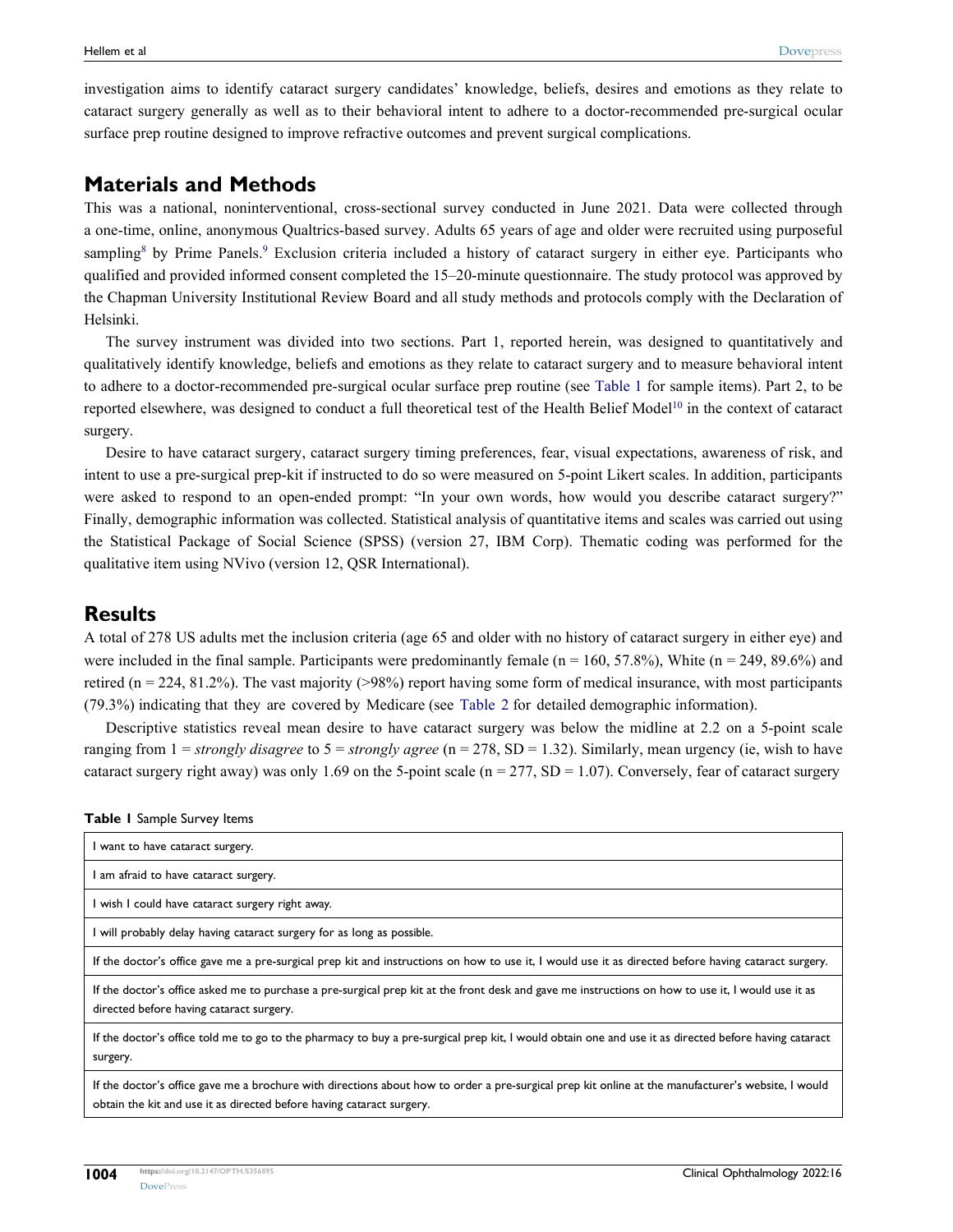| Table 2 Participant Demographics |  |
|----------------------------------|--|
|----------------------------------|--|

| Characteristic                     | n (%)       |
|------------------------------------|-------------|
| Age (range)                        | $65 - 85$   |
| Sex %                              |             |
| Male                               | 116 (41.9%) |
| Female                             | 160 (57.8%) |
| Prefer not to answer               | 1(0.4%)     |
| <b>Education %</b>                 |             |
| Did not graduate                   | 3(1.1%)     |
| High school                        | 49 (17.6%)  |
| Some college                       | 86 (30.9%)  |
| College graduate                   | 90 (32.4)   |
| Advanced degree                    | 50 (18%)    |
| Employment %                       |             |
| Employed                           | 37 (13.4%)  |
| Unemployed                         | 14(5.1%)    |
| Financially supported              | 1(0.4%)     |
| Retired                            | 224 (81.2%) |
| Medical insurance %                |             |
| None                               | 5(1.8%)     |
| Private/employer                   | 46 (16.7%)  |
| Medicare                           | 219 (79.3%) |
| Medicaid                           | 6(2.2%)     |
| Ethnicity %                        |             |
| Asian                              | 3(1.1%)     |
| <b>Black/African American</b>      | 12 (4.3%)   |
| Hispanic/Latinx                    | 5(1.8%)     |
| Native American                    | 4(1.4%)     |
| Pacific Islander                   | 0           |
| White                              | 249 (89.6%) |
| Prefer to self-describe/not answer | 5(1.8%)     |

 $(n = 278, M = 2.72, SD = 1.36)$  and intention to delay having surgery  $(n = 278, M = 3.13, SD = 1.49)$  were notably higher. For complete item descriptions and frequencies, see Table 3.

To measure post-operative visual expectations, participants were asked to describe how good they think their vision will be after they have cataract surgery. Most  $(32.7%)$  answered "I'm not sure" (n = 91). Other responses included "my vision will probably be similar to what it is now"  $(11.5\%, n = 32)$ , "my vision will be a little bit better than it is now" (18%,  $n = 50$ ), "my vision will be a lot better than it is now" (21.9%,  $n = 61$ ), "my vision will be so much better that I'll only need glasses or contacts some of the time"  $(9.4\%, n = 26)$ , and "my vision will be so much better and I won't need to wear my glasses or contacts anymore" (6.1%,  $n = 17$ ).

|                                                                        | N | <b>Scale</b> | Mean | <b>Standard Deviation</b> | % Strongly Agree or Agree |
|------------------------------------------------------------------------|---|--------------|------|---------------------------|---------------------------|
| want to have cataract surgery                                          |   | 1-5          | 2.20 | 1.32                      | 19.8%                     |
| wish I could have cataract surgery right away                          |   | 1-5          | 1.69 | 1.07                      | 8.3%                      |
| am afraid to have cataract surgery                                     |   | 1-5          | 2.72 | l.36                      | 30.2%                     |
| will probably delay having cataract surgery for as long as<br>possible |   | $I - 5$      | 3.13 | .49                       | 46.1%                     |

#### **Table 3** Descriptive Statistics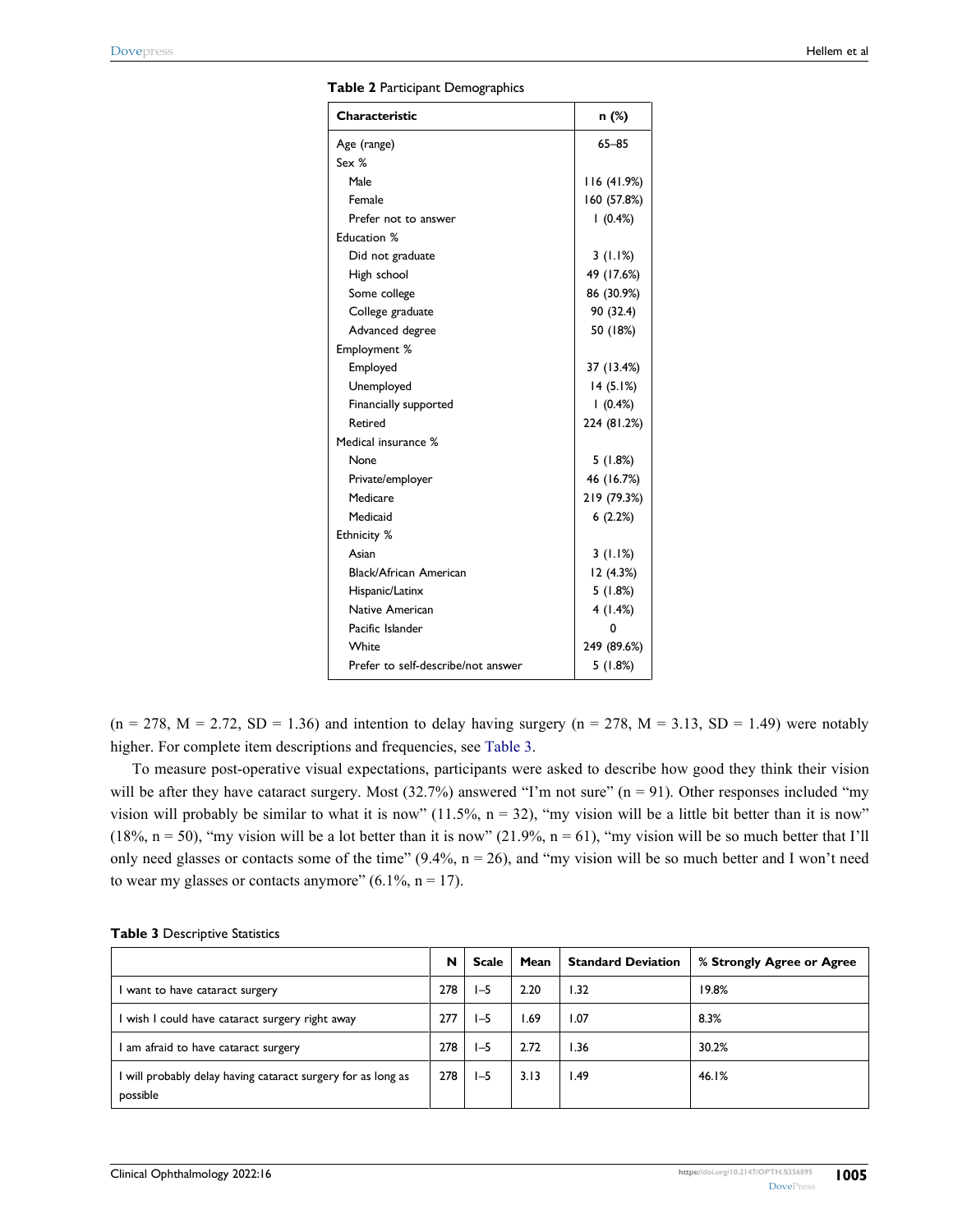Two risk awareness items measured on a 5-point scale (1 = *not at all*, 5 = *a great deal*) assessed beliefs about the degree to which ocular surface disease can damage overall ocular health ( $n = 275$ ,  $M = 3.13$ , SD = 1.19) and impact vision (n = 278, M = 3.30, SD = 1.16).

A 5-point scale (1 = *strongly disagree* to 5 = *strongly agree*) was used to measure intent to adhere to doctors' directions, which was operationalized as intent to use a pre-surgical prep-kit prior to cataract surgery if the doctor recommended it. Participants were presented with four scenarios: "If the doctor's office gave me a pre-surgical prep kit and instructions on how to use it, I would use it as directed before having cataract surgery"  $(n = 275, M = 4.48, SD = 0.84)$ ; "If the doctor's office asked me to purchase a pre-surgical prep kit at the front desk and gave me instructions on how to use it, I would use it as directed before having cataract surgery ( $n = 273$ ,  $M = 4.36$ ,  $SD = 0.92$ ); "If the doctor's office told me to go to the pharmacy to buy a pre-surgical prep kit, I would obtain one and use it as directed before having cataract surgery" ( $n = 274$ ,  $M = 4.24$ , SD = 0.96); If the doctor's office gave me a brochure with directions about how to order a pre-surgical prep kit online at the manufacturer's website, I would obtain the kit and use it as directed before having cataract surgery. ( $n = 276$ ,  $M = 4.02$ ,  $SD = 1.10$ ).

Finally, two dichotomous items measure whether patients recall their doctors discussing negative consequences associated with ocular surface disease and cataract surgery (8.3% *yes*, 91.7% *no*, n = 278) and whether their doctors have asked them to use a commercial eye hygiene product, such as an eyelid wipe, spray or compress (1.8% *yes*, 98.2% *no*, n = 278).

Bivariate two-tailed Pearson's correlations were conducted to assess the relationships between variables of interest and found two positive correlations. First, there was a strong and statistically significant relationship ( $r = 0.66$ ,  $p < 0.001$ ) between patient desire to have cataract surgery and urgency (ie, wishing to have cataract surgery right away). Second, fear of having cataract surgery was moderately correlated with cataract surgery candidates' intention to delay having surgery for as long as possible ( $r = 0.44$ ,  $p < 0.001$ ).

Regarding the qualitative analysis, iterative coding revealed three predominant themes: vision, fear and uncertainty. When asked to describe cataract surgery, most participants connected the procedure to vision (36%), followed by uncertainty (14%) and fear (8.5%). In many cases, codes overlapped. For example, one participant expressed the following: "I have no idea what cataract surgery is. I'm so fearful. I need to get more informed about it."

#### **Discussion**

In the United States, half of all visual impairment in adults over age 40 is caused by cataracts,<sup>11</sup> yet the current analysis reveals that many of these patients plan to defer care for as long as possible, creating a considerable public health concern since, globally, cataracts remain a leading cause of blindness.11 Notably, these findings negate the popular assumption that patients are in a hurry to have their cataract surgery right away and, therefore, may resist physician recommendations to address ocular surface disease pre-operatively. In fact, in this investigation, only 20% of participants said they want to have cataract surgery, and even fewer (8%) say they wish they could have cataract surgery right away. Not surprisingly, these two variables were positively correlated, which further elucidates the characteristics of this vocal minority.

In contrast to describing cataract surgery candidates as demanding and impatient, this data show that fear is a predominate emotion in one out of every three respondents, a finding that was further strengthened by qualitative analysis. In addition, although thematic data demonstrate that older adults understand that cataract surgery is intended to have visual benefits, the quantitative measures reveal that only 6.1% expect that their vision will be so much better after surgery that they will not need glasses or contact lenses anymore.

Another important takeaway from the qualitative investigation is that older adults experience significant uncertainty about cataract surgery. This contrasts with their accurate assumptions that ocular surface disease is damaging (as reported by 37% of participants) and can impact vision (as reported by 44% of participants). We use the term "assumptions" here because only 8% of participants report that their doctors have discussed these risks with them and even fewer  $\left( \leq 2\% \right)$  have recommended home-health strategies to combat it, despite a preponderance of evidence demonstrating that visual outcomes largely depend on the accuracy of pre-operative measurements, which may be off target in patients who have ocular surface disease.<sup>12,13</sup> Furthermore, compromised ocular surface health can jeopardize astigmatism measurement accuracy<sup>14</sup> and have negative impacts on post-operative comfort and susceptibility to infection.<sup>13</sup> To that end, the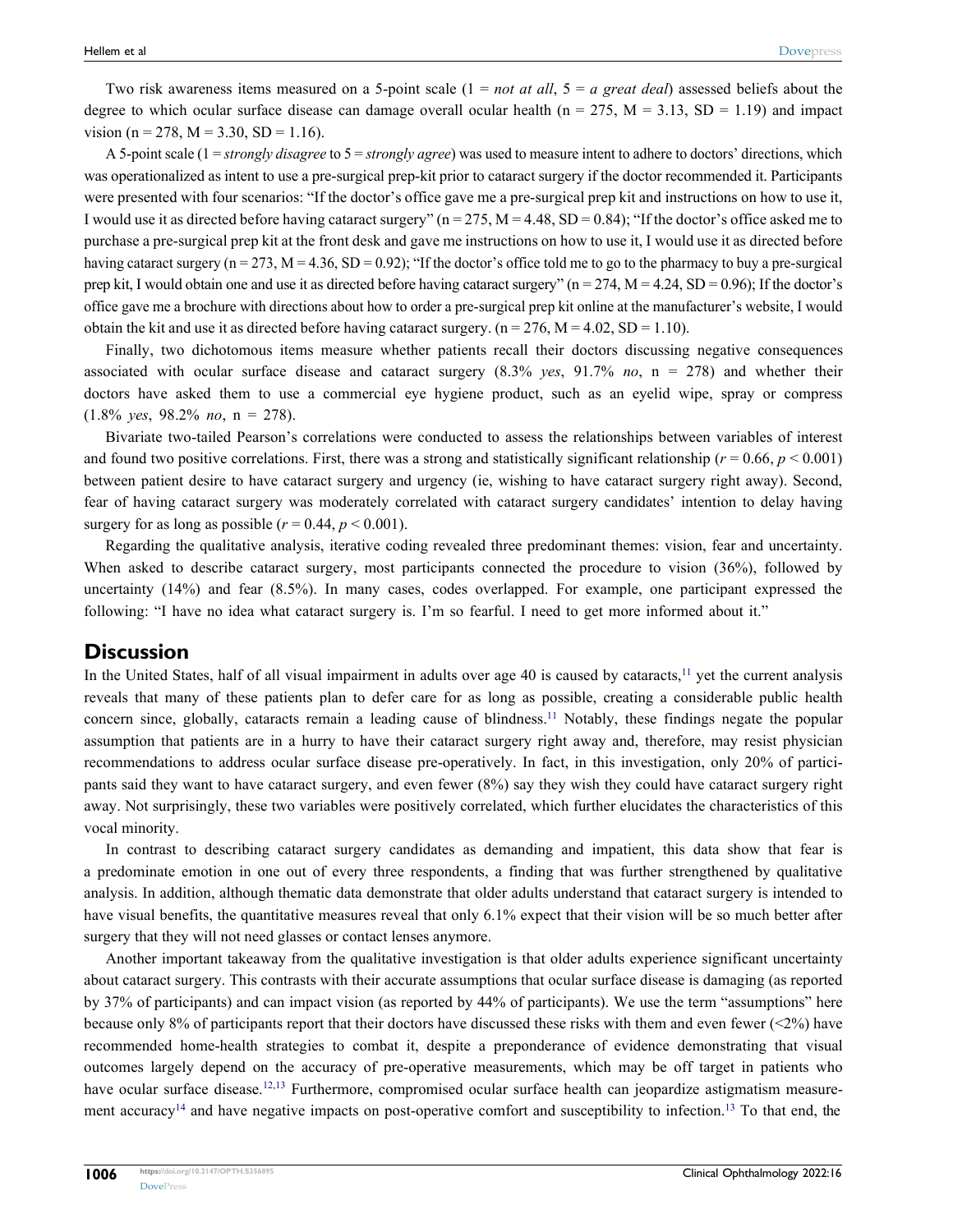imperative to proactively address ocular surface disease has been the focus of several recent reports that call attention to the fact that the incidence of ocular surface disease in patients presenting for cataract surgery is between 60% and  $80\%$  12–

16

With this in mind, in the current study, intention to adhere to doctor recommendations was operationalized as agreement to use a pre-surgical prep kit as directed. This measure was chosen since home lid hygiene, unlike prescription treatments and in-office therapies, can benefit most patients regardless of the severity of their disease. For example, use of a moist heat eye compress, lid wipes, and hypochlorous acid solution have been shown to improve ocular surface health and limit bacteria and can be performed in the weeks leading up to surgery.<sup>13</sup>

Since, as this study shows, patients who are afraid of cataract surgery are also more likely to delay having surgery for as long as possible, the authors question the extent to which a daily hygiene routine may empower patients, giving frightened patients greater agency and autonomy, in effect preparing them both emotionally and physically at a time when they might otherwise avoid proper care and delay surgery. Such analysis would prove exceedingly valuable and is strongly recommend as an area for future research, particularly in light of the fact that 87% of participants in the current study say they would use a presurgical prep kit if their doctor gave them one. In fact, even when obtaining a kit is more challenging or costly to the patient, most (73%) still say they would use it. Future directions might also investigate the role of personal autonomy and perceived efficacy when engaging in self-care in combination with in-office methods such as thermal pulsation or intense pulse light therapy.

This study has several limitations, beginning with the cross-sectional design, which restricts the authors' ability to make causal claims. The use of behavioral intention as a surrogate for actual behavior is also a concern, since intentions translate into action only about half the time.<sup>17</sup> A more robust experimental design is needed to untangle these two endpoints.

Finally, generalizability is compromised in this investigation by the fact that participants were mostly White and insured. Notably, IRIS data show that both race and insurance type are associated with worse outcomes,<sup>6</sup> which likewise raises concerns about patients' feelings and beliefs about surgery and the risks involved.

#### **Conclusion**

As trends in cataract surgery became increasingly refractive, there may be a tendency to heed the demands of the vocal minority, rather than consider the journey of the larger population. To that end, this investigation aimed to broadly identify patients' beliefs and emotions as they relate to cataract surgery and measured willingness to adhere to a doctorrecommended pre-operative prep routine. Results provide a glimpse into the psyche of cataract candidates and offer insights that reveal patients' dangerous tendency to avoid cataract care due to fear. However, evidence also reveals that most patients are compelled to do their part to improve outcomes. Due to participants' expression of acceptance of athome hygiene, combined with support in the medical literature for the use of eyelid wipes, hypochlorous acid spray and a moist heat eye compress in the days and weeks preceding surgery,  $12-14,18-21$  the authors strongly recommend future study on the use of a pre-surgical prep-kit as a mechanism to reduce fear and delays in necessary eye care services.

#### **Disclosure**

Professor Amy Hellem reports grants from Bruder Healthcare, during the conduct of the study; personal fees from Bruder Healthcare, Johnson & Johnson, Allergan, and Zeiss, outside the submitted work. The authors report no other conflicts of interest in this work.

#### **References**

- 1. Grzybowski A. Recent developments in cataract surgery. *Ann Transl Med*. 2020;8(22):1540. [doi:10.21037/atm-2020-rcs-16](https://doi.org/10.21037/atm-2020-rcs-16)
- 2. Moshirfar M, Milner D, Patel BC. Cataract surgery. In: *StatPearls*. Treasure Island (FL): StatPearls Publishing; 2021.

<sup>3.</sup> Lamoureux EL, Fenwick E, Pesudovs K, Tan D. The impact of cataract surgery on quality of life. *Curr Opin Ophthalmol*. 2011;22(1):19–27. [doi:10.1097/ICU.0b013e3283414284](https://doi.org/10.1097/ICU.0b013e3283414284)

<sup>4.</sup> Nizami AA, Gulani AC. *Cataract StatPearls [Internet]*. Treasure Island (FL): StatPearls Publishing; 2021.

<sup>5.</sup> American Academy of Ophthalmology. IRIS registry. Available from: [https://www.aao.org/iris-registry.](https://www.aao.org/iris-registry) Accessed November 4, 2021.